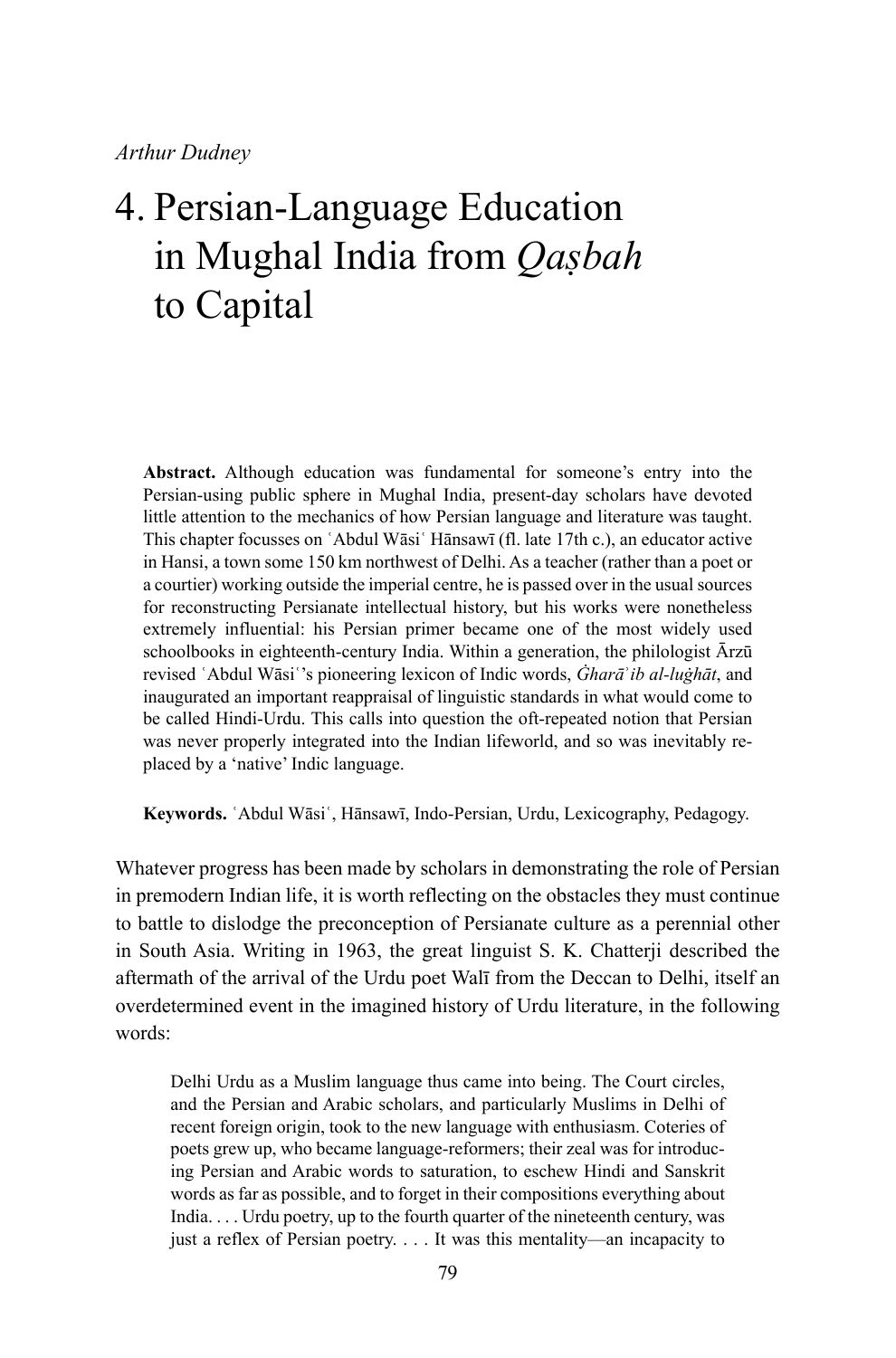appreciate or acknowledge their Indian heritage out of an excessive zeal for Arab and Irani Islam—which was largely responsible for half the sorrows of modern India, including her recent dismemberment.<sup>1</sup>

Several fascinating assumptions are at work here, including the implication that Persian at least indirectly caused the 1947 Partition of British India. Chatterji presumes a sectarian identity for Urdu which in turn derives from the irreducible foreignness of Arabic and Persian. Urdu poetry, he claims, was a mere imitation of Persian poetry and as such could not reflect Indian life. All of these assertions are questionable, and it is the present author's intention to continue to question such predetermined conclusions through a study of Persian-language education in India. The present article is intended more as a prolegomenon for research in progress rather than as a presentation of a polished thesis. The main figure of interest, the late seventeenth-century teacher 'Abdul Wāsi' Hānsawī, has so far eluded any biographical certainty in the absence of any archival breakthroughs but he represents a class of person that needs to be better understood in order to understand Persian in South Asian society.

We should begin with some preliminary notes about Persian in premodern South Asia. Firstly, the framework that this article and all of the present author's work promotes is that of Persian as a cosmopolitan and therefore a learned language. Attention ought to be paid to the mechanics of teaching the language, including the various tools for handing down the tradition, which serve a variety of skill levels: these include *tażkirah*s (collections of brief biographies of poets generally with selections from their verses), lexicons (including the *niṣāb* genre, which is to say, rhyming dictionaries for children), literary set texts (for example, *Gulistān* and *Bostān*), commentaries on those set texts whether as free-standing works or marginalia (*ḥāshiya*), collections of *inshāʾ* or belles-lettres, and primers in grammar, prosody, accounting, and specialized subjects. The tools matter because of the pervasive misconception that learned language is necessarily synonymous with artificial language, and we need to trace how Persian was actually embedded in an Indian lifeworld.<sup>2</sup>

Secondly, our terminology for South Asian multilingualism is inevitably anachronistic: in describing the linguistic environment, one can either refer to Persian as opposed to something called 'the vernacular,' or one can refer to Persian as opposed to a named language or literature (for example, Hindi/Urdu/ Reḳhtah/Bhāṣā). These approaches are both unsatisfactory. The former implies

<sup>1</sup> Chatterji (1963), pp. 146–147, with two obvious typos fixed.

<sup>2</sup> Literary scholars have a similar distaste for early modern *rīti* Hindi (as laid out in Busch (2014), for example), which was supposedly unable to address Indian life because it was mannerist and courtly. Of course, Hindi literature is discussed without the overtones of 'foreignness' that have often structured the debate around Persian in India.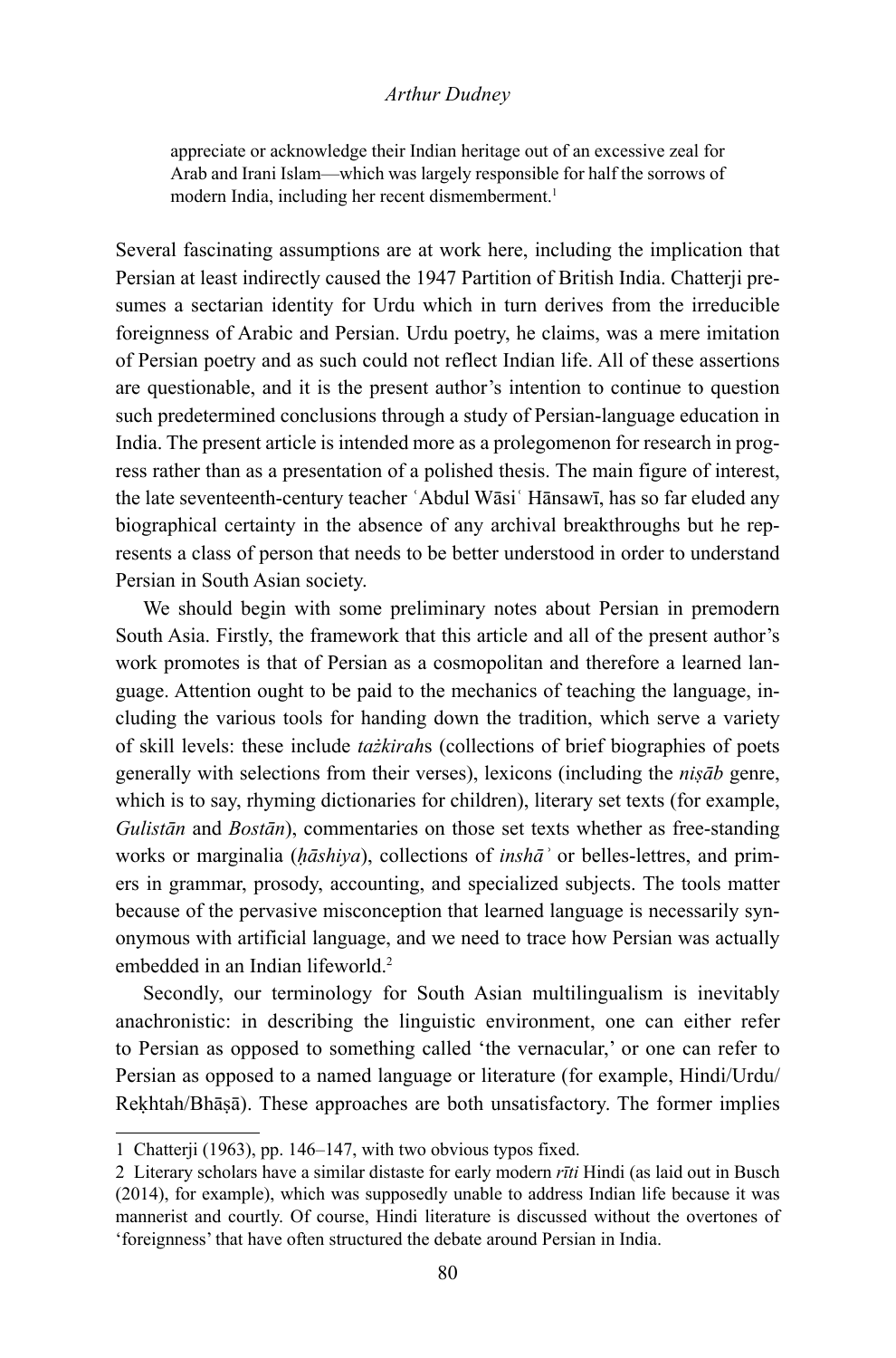a binary in which Persian is the cosmopolitan language and the vernacular in its various forms is by definition non-cosmopolitan, and thus local, less valued, unstandardized, liable to corrupt other languages, and so on, as Persian floats magisterially above it. Such a fundamentally structuralist logic in which it is assumed that only one language can fill one role suffers from a double imprecision, in that it is difficult to define the language varieties in question as well as to delineate the boundaries of the roles to be filled. The absolute division of cosmopolitan and vernacular in the South Asian context has been effectively questioned for more than two decades.<sup>3</sup> However, even if we grant the so-called 'vernacular' its cosmopolitan roles, scholars are perhaps less willing to allow Persian to be seen as a properly Indian language and have bracketed it off in various ways that have no basis in historical texts, as we saw in the context of Chatterji's description of Urdu above, but rather reflect present-day language ideologies. The second possibility for terminology, Persian set against a named language/tradition, is if anything worse because we have to commit to a name for that language or literary tradition. Is it '*hindī*'? That is the term used in most Persian sources to refer to what is 'not Persian,' but of course it means 'Indic language and not Modern Standard Hindi. We could call it Urdu but that name would not be used until the 1780s and has its own politics. Reḳhtah seems like a neutral compromise but it too is anachronistic, laden with socio-political assumptions, and perhaps not even strictly speaking correct by contemporary definitions.<sup>4</sup> Bhāṣā, construed either broadly or specifically as the literary dialect Brajbhāṣā, is not Reḳhtah, but clearly some Indo-Persian writers were thinking about it as 'the Indic language that is not-Persian.' Here the issue is literarized versus non-literarized language, a distinction for which we have almost no feeling today because every language that most of us come into contact with is literarized. To avoid complexities in terminology, this article refers to 'the vernacular' but uses it in the narrow sense of the language variety spoken natively around Delhi by elites which was being to some degree literarized by 'Abdul Wāsi''s time. It is Khaṛī Bolī, which is to say grammatically like modern Hindi and Urdu, but it has a fuzzy relationship with what would be standardized into Punjabi that deserves to be better understood.<sup>5</sup> (By way of conjecture, we can observe that this linguistic situation commonly

<sup>3</sup> Pollock (1998), (2000); Busch (2010), etc.; Orsini and Sheikh (2014).

<sup>4</sup> Before the nineteenth century when it became largely synonymous with Urdu, Rekhtah (literally meaning 'poured' and thus mixed together) referred not to a language but a literary style that drew upon both Persian and Khaṛī Bolī. Viewing it as a language identity in the eighteenth century is therefore problematic.

<sup>5</sup> The touchstone work on Urdu as it was used west of Delhi is Shirani's *Punjāb meṁ urdū*  (*Urdu in Punjab*), but a great deal of discussion on Shirani's argument is a kind of nationalism played out on a regional basis.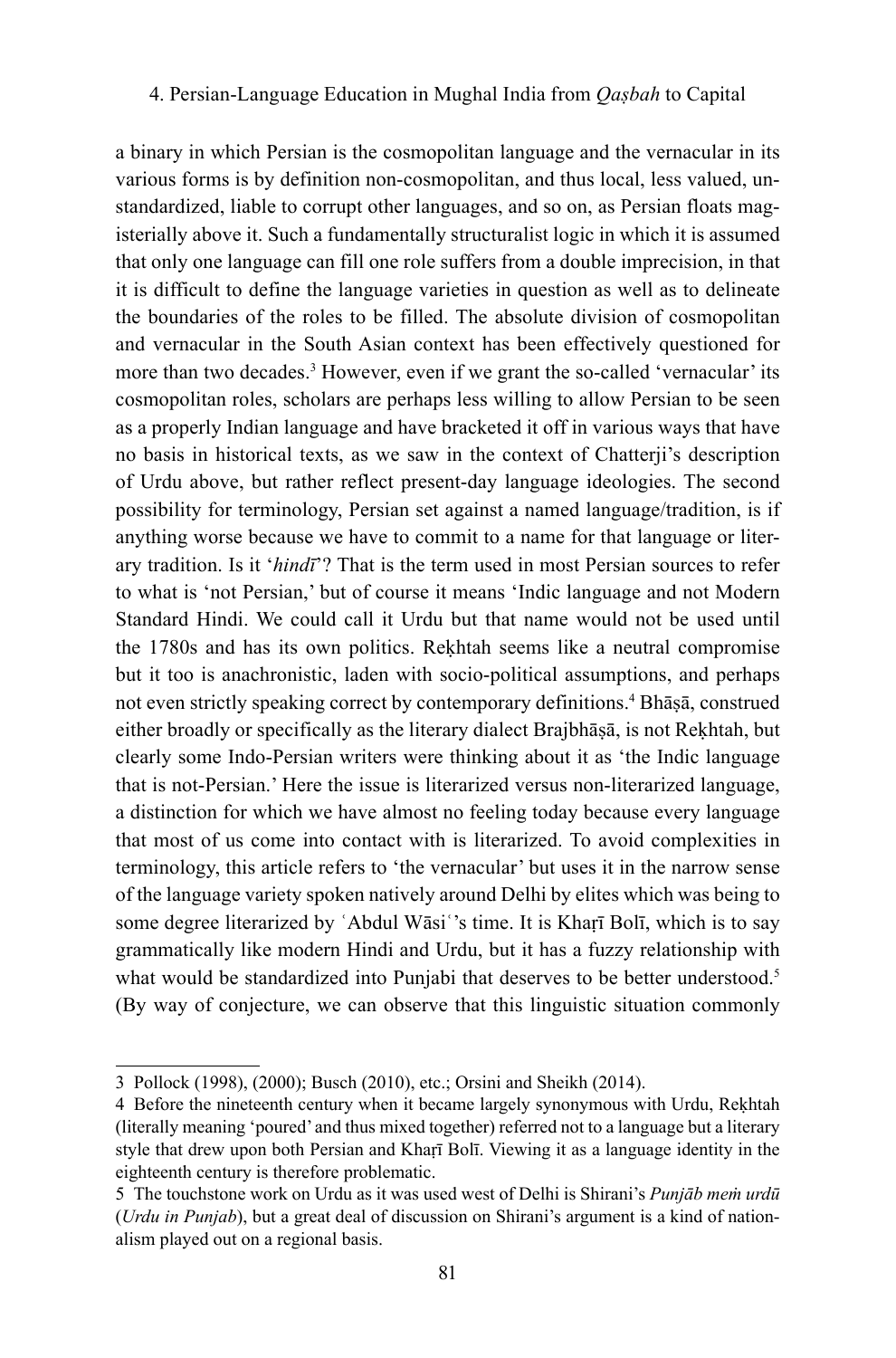used a number of words that were later defined as standard Punjabi at the same time as they dropped out of use in Hindi and Urdu.)<sup>6</sup>

The first part of this article sketches what we know about Persian education in premodern South Asia, and the second discusses what little the present author has so far been able to glean about 'Abdul Wāsi''s life, finally considering what a figure like him might mean for our understanding of the relationship between Persianate intellectuals in the urban centre and in the *qaṣbah* (a town that served as a local centre).

# Persian in South Asia

The teaching of Persian in South Asia was like the teaching of Persian elsewhere in the early modern Persian-using world that stretched from Anatolia, across Central Asia to Khotan on the Chinese frontier, and down to nearly the southern tip of the Indian subcontinent. It depended on several years of schooling to master a set of classical texts. We know what students who had private tuition studied because there are several extant reading lists, the most notable being the one given by Chandarbhān Brāhman to his son.<sup>7</sup> Chandarbhān's reading list encompasses virtually the whole of Persian literature from the greats to relatively minor poets, and given its staggering length, was probably aspirational rather than descriptive of a typical upper-caste Mughal administrator's education.

Most people educated in Persian in India would have been taught in a classroom setting. The most comprehensive account of public education in Persian comes from a colonial-period study conducted by the missionary William Adam in Bengal in the 1830s.<sup>8</sup> He describes a four- to eight-year elementary curriculum that begins with basic Arabic, namely the *basmalah* ('In the name of God, the Beneficent the Merciful') and the thirtieth *juz* of the Qurʾān (the final section that is easy to read since the *sūrah*s (chapters) are particularly short), continuing with

<sup>6</sup> It is noteworthy that Punjabi tends to use informal and immediate words when compared to the Hindi/Urdu equivalents so, for example, *bolī* which typically means 'dialect' in Hindi/Urdu is 'language' in Punjabi, or in the case of the pronouns, in which  $t\bar{u}$  serves as both the Hindi/Urdu *tū* and *tum* while the formal *tusī* (the equivalent of the Hindi/Urdu *āp*) in its form suggests a construction formed from below rather than from above. Is it possible to read something sociolinguistic into observations like these? For Chatterji, the explanation is to be found in a cavalier dismissal that has not worn well: 'The people of the Punjab were more practical and straightforward than intellectual and subtle' (Chatterji (1963), p. 255). The issue of multilingual sources around Delhi is no doubt similar to the situation in medieval Iberia described in Gallego (2003).

<sup>7</sup> Alam and Subrahmanyam (2004).

<sup>8</sup> Reissued as Adam (1941), see particularly pp. 148–ff and pp. 277–ff.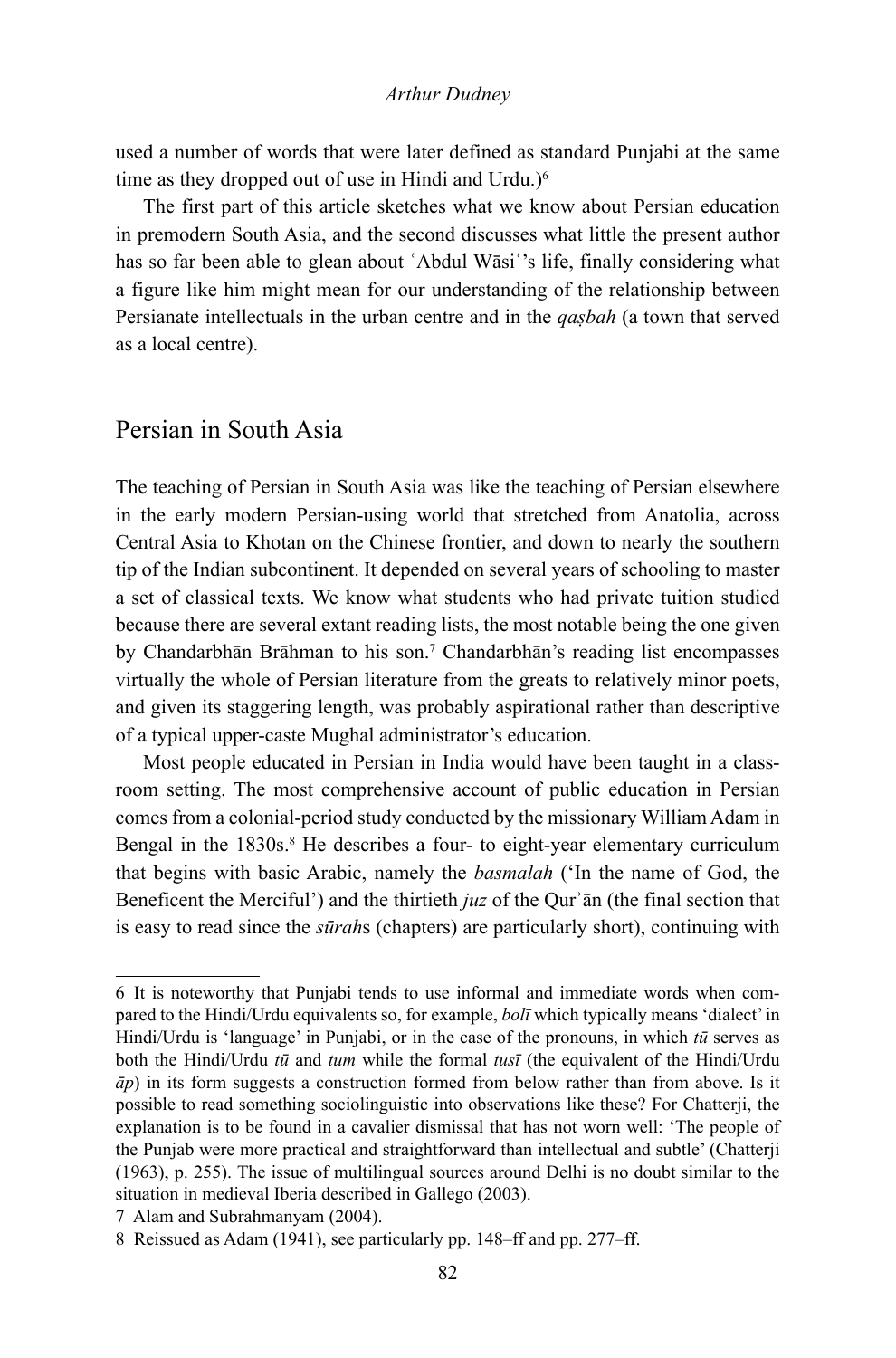the *Pundnāmah* of Saʿdī (a collection of moral sayings which at this point are read without necessarily being understood), the *Āmadnāmah* (a primer on verb conjugations) then the *Gulistān* and *Bostān* of Saʿdī. At this stage, the students would also learn short sentences relating to daily life and begin to write. When the students reach a sufficient age, the instruction becomes an all-day affair, stretching (with breaks) from six in the morning to nine in the evening. The advanced curriculum involves further readings in both verse and prose from classics like *Laila-Majnūn*, *Yusuf-o Zulaiḳhā*, Abū'l Faẓl's letters, and various more recent poets like ʿUrfī Shīrāzī (1555–1591). Adam does not discuss the importance of commentaries on all of these works, but given the amount of effort that went into preparing commentaries, their role is obvious.<sup>9</sup> Some commentaries were advanced analyses meant for scholars, but others were simple and aimed at young readers. The Persianate world was held together by such educational efforts, which allowed textual interpretation to be transregional. Dictionaries served a similar function.10 From several brief biographies of teachers that Adam provides, it is clear that even small-town Persian teachers wrote educational works themselves, and these works represent a genre that has apparently never been studied by historians. Such works might also reveal new perspectives on print culture since the traditional Persian schools, according to Adam, exclusively used manuscripts instead of published texts, even though these were widely available at the time of his survey.<sup>11</sup>

The colonial state did not abandon the traditional curriculum when it came to teaching Persian to its employees, but its transmission was greatly modified.12 By the 1820s, the British in India were learning Persian from a suite of texts that were parallel to ones used by Indians but which had been adapted (in some cases with accompanying translations) by orientalists. Several East India Company figures, particularly Francis Gladwin (d. 1812), made lucrative careers out of turning traditional educational texts common in manuscript into published editions. At the same time, once the British had more direct access to Persia (for example, after Sir Gore Ouseley's diplomatic mission in 1811 to Shiraz),<sup>13</sup> they stated a preference for 'authentic' Iranian Persian over the supposedly degenerate Indian Persian. It is outside the scope of this article, but the present author believes that this British reorientation was a more important factor in the Indian loss of faith in the quality of their own Persian than has ever been acknowledged. There was a linguistic

<sup>9</sup> On marginal commentaries as valuable, see Saleh (2013); Ahmed and Larkin (2013).

<sup>10</sup> Baevskii (2007).

<sup>11</sup> Adam (1941), p. 148. However, in contrast to the 'constant use' of manuscript texts in the Persian schools, Bengali-medium elementary schools had neither printed nor manuscript textbooks (ibid., p. 142).

<sup>12</sup> As the present author will argue in more detail in a forthcoming article.

<sup>13</sup> The prefatory material in Price (1823), for example, makes the link between travel to Iran and access to supposedly authentic material explicit.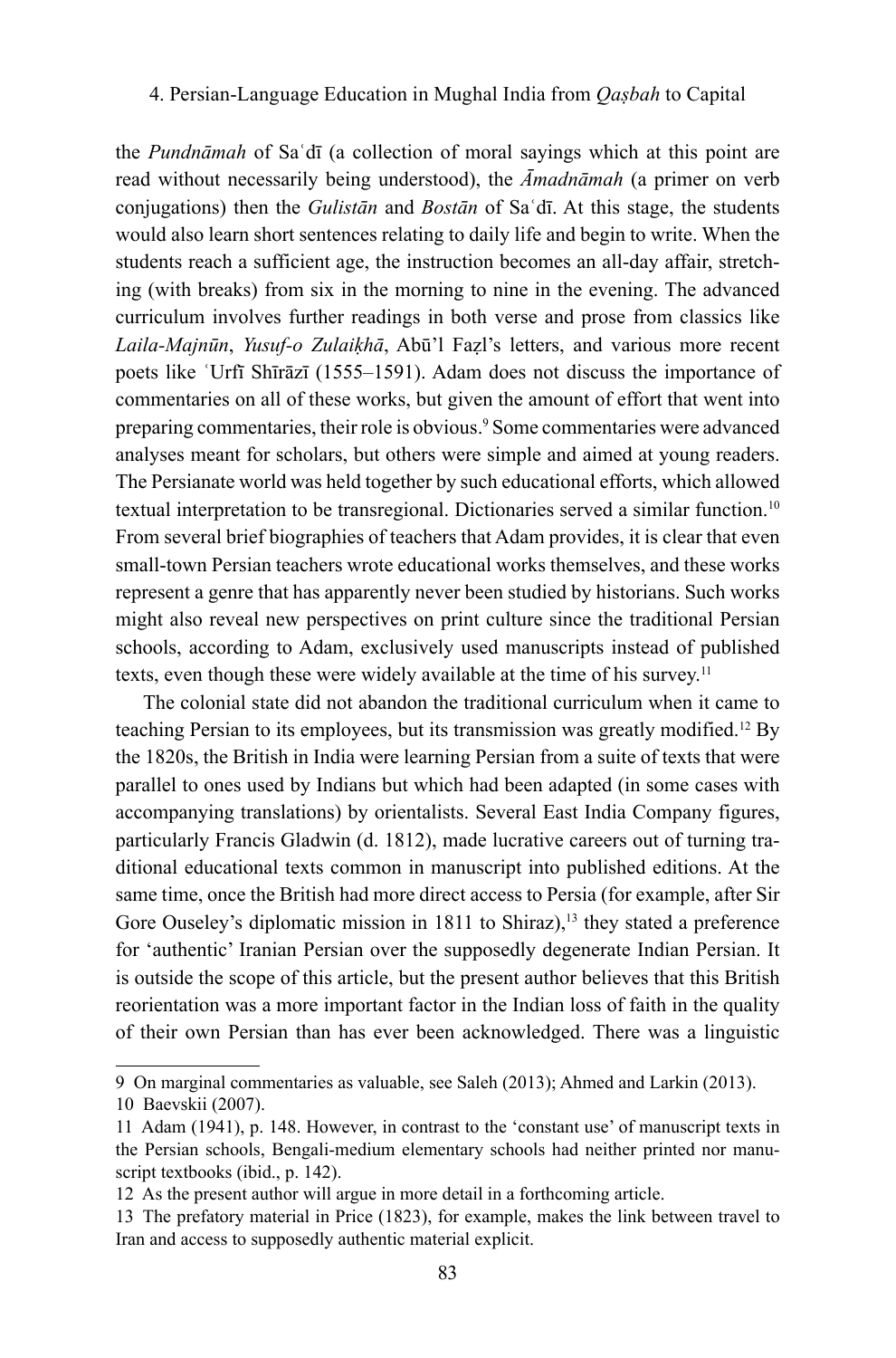mission civilisatrice in which the British felt they were freeing Indians from the shackles of their defective Persian. This colonial disapproval of actual Indian usage should be understood as parallel to the Anglicist/Orientalist controversy in East India Company education policy. The Persian-specific aspects of the debate became largely irrelevant with the fading of indigenous patronage for Persian as English won out, but they clearly resurface in mid-nineteenth-century hand-wringing over the fact that formal Urdu was often being written in a style that was fundamentally Persian with some Urdu verbs thrown in.14 We should not accept the colonial state's attitudes towards Persian as embodying either Indian attitudes or being free from the kind of intellectual violence that postcolonial scholars have identified in other supposedly benevolent colonial policies.

# What we know about ʿAbdul Wāsiʿ

ʿAbdul Wāsiʿ is always known as Hānsawī, that is from Hansi in Haryana (today about two hours' drive north-west of Delhi). Hansi is a very old town (it had probably been settled many centuries before it was conquered by Masʿūd, the son of Maḥmūd of Ghazni in 1038) and its fortunes rose and fell at times during the Sultanate, Mughal, and Colonial Periods. It was on Delhi's periphery but was obviously quite separate from Delhi.

The mystery of 'Abdul Wāsi' is that we know almost nothing about him and yet his Persian primer was probably the most popular such work in the eigh-teenth century, and his scholarship was cited and revised by the important Indo-Persian scholars of the eighteenth century, most notably Sirāj al-Dīn ʿAlī Ḳhān Ārzū (d. 1756). The easiest explanation for this blank in the historical record is the fact that he was apparently not a practising poet, and in the case of poets, we are fortunate in having obvious source material in the form of *tażkirah*s.<sup>15</sup> It is easy to extract traces of a network of poets and patrons from *tażkirah*s because that is not too far off the function for which they were written, namely communal memory. Mere teachers, however, are haphazardly mentioned and break into the historical record generally only if they teach the son of someone important. To the present author's knowledge, ʿAbdul Wāsiʿ did no such thing.

Later writers do not help us either. Ārzū, for example, who corrected and reissued a whole book by ʿAbdul Wāsiʿ, namely *Ġharāʾib al-Luġhāt* (*Oddities among Words*) retitled by Ārzū in the revised edition as *Nawādir al-Alfāz̤* (*Wonders among Words*, 1743), refers to him in the preface as 'one of the most

<sup>14</sup> See Bayly (1996), p. 286.

<sup>15</sup> Ārzū (1951), p. iv.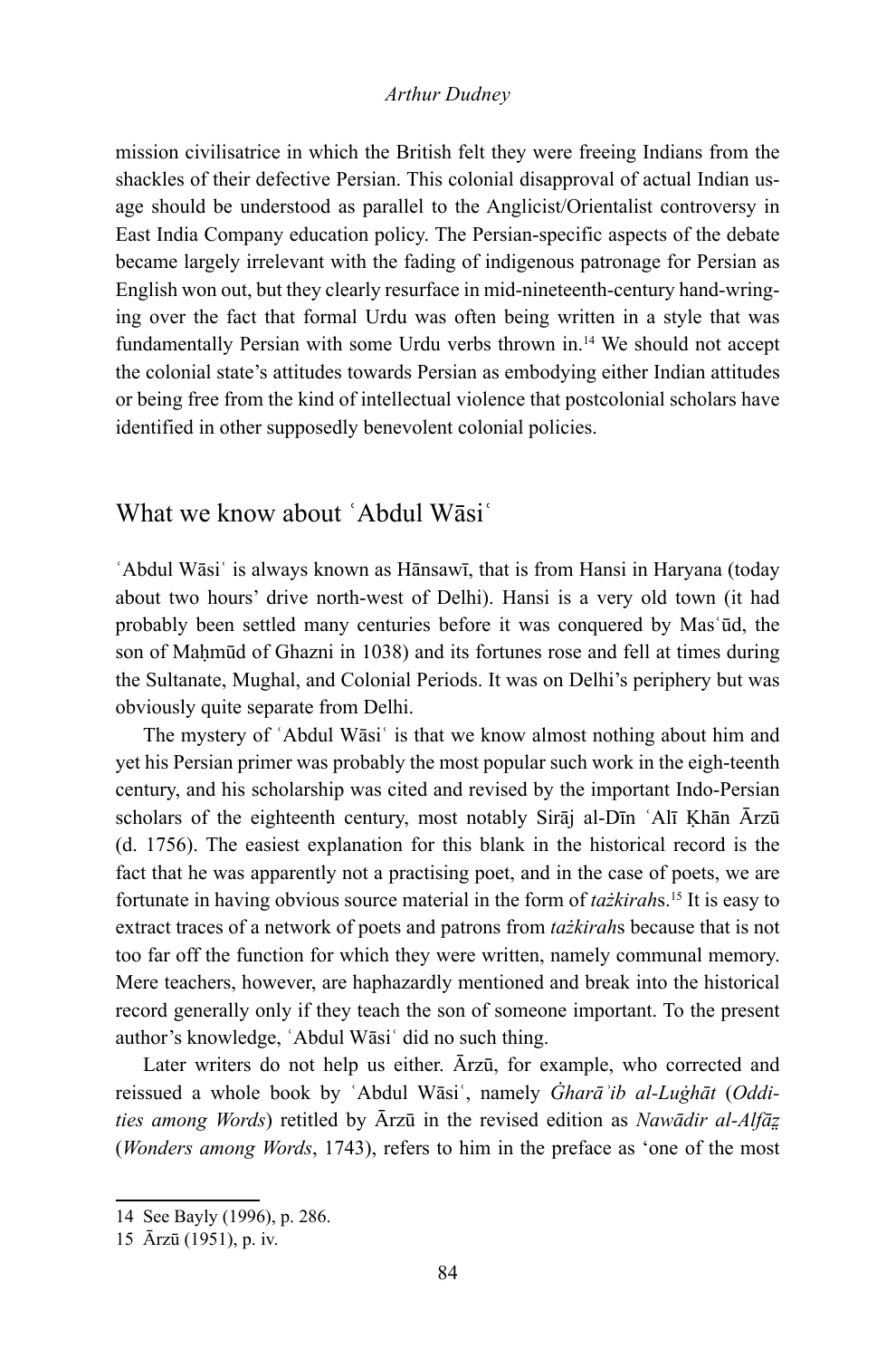accomplished learned men and famous scholars of blessed Hindustan'16 but, strangely, does not mention his name. Was ʿAbdul Wāsiʿ such a household name that Ārzū did not feel the need to mention it explicitly or is some other politics of memory at work here? Perhaps the fact that Ārzū takes issue with so many of ʿAbdul Wāsiʿ's conclusions meant that it was impolite to name him. There is no way of knowing. Indeed, we can only presume at this stage in the research that ʿAbdul Wāsiʿ spent most or all of his life in Hansi (which every other scholar who has considered him has also assumed) through negative evidence: his name does not turn up in any sources related to Delhi. We can only establish his dates based on the fact that he extensively used material from the dictionary *Farhang-i Rashīdī*, which was completed in 1654, and manuscripts of his works date to the 1730s.

It is an open question whether he wrote Islamic tracts or in other genres as well as other educational texts.17 The prefaces to his extant works offer no biographical and bibliographical information. The present author has been able to trace six works likely to have been authored by him:

- (1) *Ṣamad Bārī* is a *niṣāb* attributed to him.<sup>18</sup>
- (2) He wrote two commentaries on standard teaching texts, namely Saʿdī's *Bostān* and Jamī's *Yusuf-o Zulaikhā*. <sup>19</sup> A cursory reading suggests that neither is particularly sophisticated, which implies that they were teaching texts rather than scholarly endeavours.
- (3) He wrote *Zawāʾid al-Fawāʾid* and Ārzū wrote something called *Zāʾid al-Fawāʾid* (whose title is perhaps just a misreading for *Zawāʾid al-Fawāʾid*), which discusses Persian infinitives (*maṣādir*) and abstract nouns (*mushtaqqāt*) derived from them.<sup>20</sup> The two works are presumably related, but the present author has not been able to compare them.

<sup>16</sup> *yakī az fuẓalā-yi kāmgār wa ʿulamā-yi nāmdār-i hindūstān jannat-nishān* (ibid., p. 3).

<sup>17</sup> A defence of Islamic revelation held in the Bodleian Library (Sachau-Ethé 1816 = MS Ouseley Add. 86) is attributed to an ʿAbdul Wāsiʿ but is undated and does not refer to its author as Hānsawī. It is unlikely to be his.

<sup>18</sup> It has also been called *Niṣāb-i Sih Zabān* (*Niṣāb of Three Languages*); see ʿAbdullah (1965), pp. 92–93. On *niṣāb*, see Hakala (2015).

<sup>19</sup> *Bostān* commentary: McGill University, MSS Blacker-Wood Iwanov 52 and 53; National Archives of India, Fort William College collection, MS 140; Aligarh Muslim University, MS J Per. 301. *Yūsuf-o Zulaiḳhā* commentary: British Library, Delhi Persian MSS 1249 and 1251; Aligarh Muslim University, MSS J Per. 240 and J Per. 302. The work is dismissed by the mid-twentieth-century scholar Sayyid ʿAbdullah as worthless (Ārzū (1951), p. vi).

<sup>20</sup> Storey (1953), 1.2, p. 837.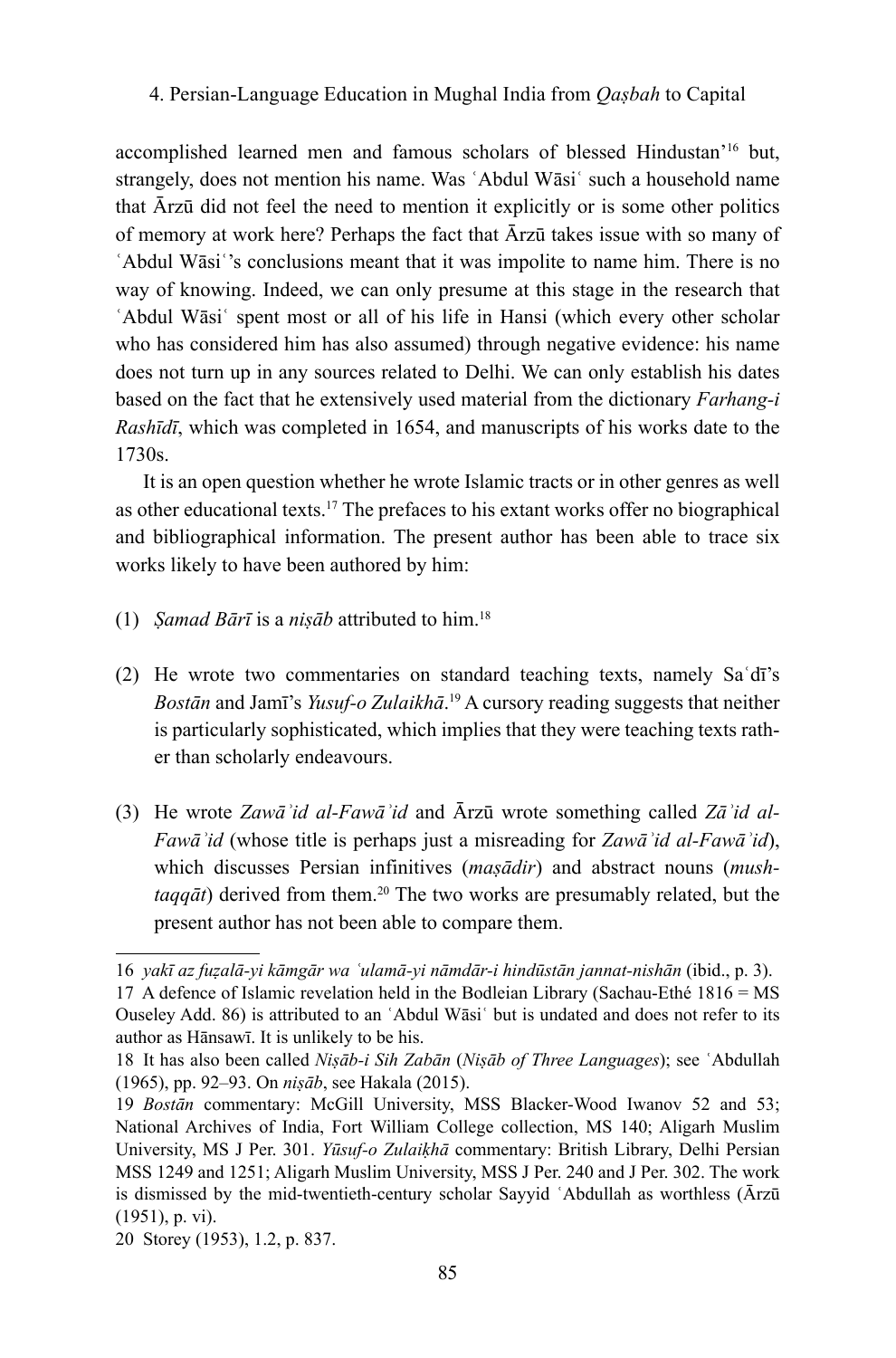- (4) ʿAbdul Wāsiʿ's *Risālah* (*Essay*), which is also known by other titles like *Qawāʾid-i Zabān-i Fārsī* (*Rules of the Persian Language*), was, as the title suggests, a Persian primer. It was his most influential work in terms of its circulation: in Aligarh Muslim University alone there are eight copies, the earliest of which dates to  $1734-35/1147$ .<sup>21</sup> In compiling the text, 'Abdul Wāsi<sup> $\cdot$ </sup> draws upon the standard fare of dictionaries (from the sixteenth century, *Madār al-Afāẓil* and *Mu*ʿ*īd al-Fuẓalā*, 22 and from the seventeenth century, *Farhang-i Jahāngīrī*, *Farhang-i Surūrī* (also called *Majmaʿ al-furs*), and *Farhang-i Rashīdī*), works on *ma*  $\overline{a}n\overline{i}$  (semantics), and commentaries.<sup>23</sup> We see in this list the range of texts that an Indo-Persian writer was expected to master. One can easily understand, even at a remove of 300 years, the appeal of this book as a straightforward digest of these various sources. ʿAbdul Wāsiʿ depends particularly on *Farhang-i Rashīdī's* preface in its account of phonology and on *Farhang-i Jahāngīrī* in its summary of the history of Persian dialects.<sup>24</sup> The student could learn indirectly from these touchstone books without acquiring them. (We know, for example, that the parts of *Farhang-i Rashīdī* and *Farhang-i Jahāngīrī* that discuss grammar were often copied separately from the dictionaries themselves.)
- (5) ʿAbdul Wāsiʿ's lexicon *Ġharāʾib al-Luġhāt* is a thought-provoking text and the only one of his works that has received much scholarly attention. It has been claimed, anachronistically, as 'the first dictionary of Urdu,' but as the present author has argued, it was not a lexicon of an Indic language in the modern concept of a dictionary so much as a record of Indic words frequently used on the margins of Persian.<sup>25</sup> 'Abdul Wāsi' provides no clear indication as to its purpose, but Ārzū summarizes it as a record of 'Indic words of which the Persian, Arabic or Turkish [synonyms] were less common in the speech of the people of the provinces.<sup>26</sup> Why was such a text written? Unlike the dictionary that is the appendix (*ḳhātimah*) to the roughly contemporary *Tuhfat al-Hind*, which clearly fits into that text's goal of explaining Indic poetic

<sup>21</sup> That one, Ahsan 891.5521/2, was copied by someone called Muḥammad Sardār Hānsawī, so it might have been locally made.

<sup>22</sup> Baevskii (2007), p. 155.

<sup>23</sup> Hānsawī (1872), p. 2. The works on semantics listed include '*Baḥr al-Daqāʾiq*, *Nuzhat al-Ṣanāʾiʿ*, *ʿUmān al-Jawāhir*, *Ḳhazāʾin al-Maʿānī*, and so on.'

<sup>24</sup> Ārzū likewise uses *Farhang-i Jahāngīrī* in his analysis of the history of the Persian language (Ārzū 1991).

<sup>25</sup> Dudney (2010).

<sup>26</sup> *luġhāt-i hindī kih fārsī yā ʿarabī yā turkī-yi ān zabānzad-i ahl-i diyār kamtar būd* (Ārzū (1951), p. 3). Neither *Nawādir al-Alfāz̤* nor *Ġharāʾib al-Luġhāt* appears in the most comprehensive list of Persian dictionaries compiled in South Asia, so modern editors have considered them outside the mainstream of Persian lexicography (Naqvi (1962), pp. 333–347).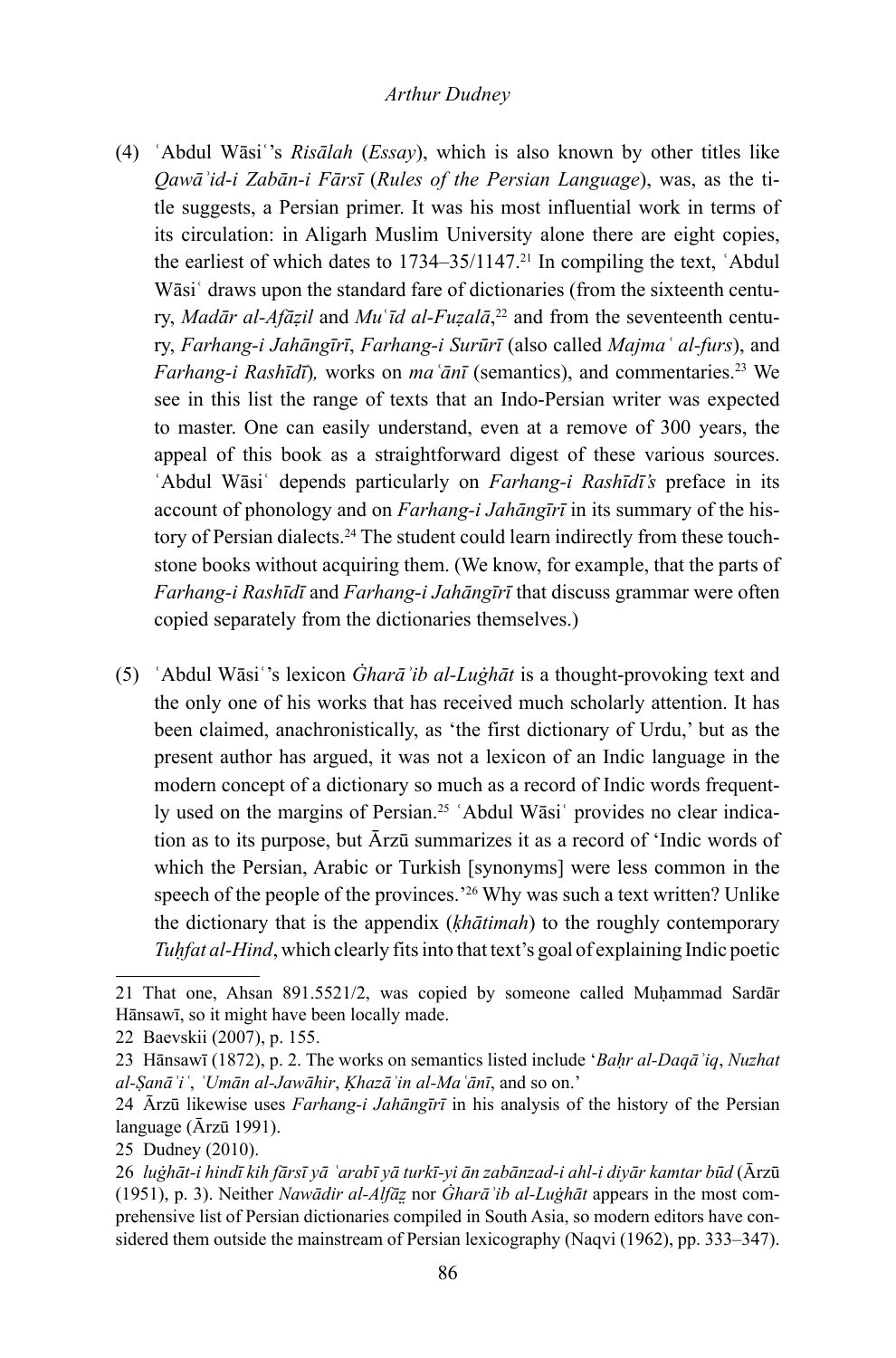conventions and vernacular language to a Persian-reading public, it is difficult to see *Ġharāʾib al-Luġhāt* having any application outside of its immediate context, a level of usage where both Persian and Indic vernacular language coexisted. Was the goal to show Indic words that are incorrect in proper Persian so that careful writers could avoid them? That seems unlikely because he goes to the trouble of defining and classifying the vernacular words. There were always different registers of Persian available, and this is the glimpse of a vernacular Persian that existed—indeed that only could exist—where the two languages came together.<sup>27</sup>

Ārzū's edited and expanded edition of the lexicon is called *Nawādir al-Alfāz* and it was completed in 1156/1743. Tracing the manuscript tradition is a bit difficult because this text is rare in ʿAbdul Wāsiʿ's original edition and common in Ārzū's corrected version (cataloguers have haphazardly used the old and new titles).<sup>28</sup> What is clear is that  $\bar{A}$ rzū reconfigures 'Abdul Wāsi''s vernacular aesthetics around the imperial court. This is in line with his theory of how authority over literary usage is vested in an imperial court, or (in the case of a court that has been destroyed) in the people who represent its scattered remnants.

# The *qaṣbah* and the centre

What is significant about 'Abdul Wāsi''s being in a *qașbah* like Hansi?<sup>29</sup> In the absence of archival work at this stage, the question evades an answer but the present author's hope is to be able to read local histories alongside texts that have circulated beyond the town to build a picture of what the literary and spiritual community was like and how it was connected with wider networks.<sup>30</sup> In the most general terms, we can say that Hansi was a typical medium-sized North Indian town that saw its fortunes rise and fall over the centuries. It seems to have been more successful during the early Sultanate period than at any later time since it was eclipsed

<sup>27</sup> Roger Wright's understanding of the relationship of Classical Latin, so-called Vulgar Latin, and Romance is useful for considering the intersection of traditions that were later understood as very different (Wright 2011).

<sup>28</sup> A readable copy, which appears to be the only one in a Western library, is held at Cambridge University: MS Eton Pote 107 is undated but must be mid- to late-eighteenth century because it was in the library of Antoine Polier (d. 1795).

<sup>29</sup> Recent studies of the *qaṣbah*, such as Rahman (2015), which builds in part upon Bayly (1993), relate to a much later period; 1870–1920 in the case of the former and 1770–1870 in the case of the latter.

<sup>30</sup> As is being explored by Francesca Orsini (2012) and Purnima Dhavan (forthcoming), among others.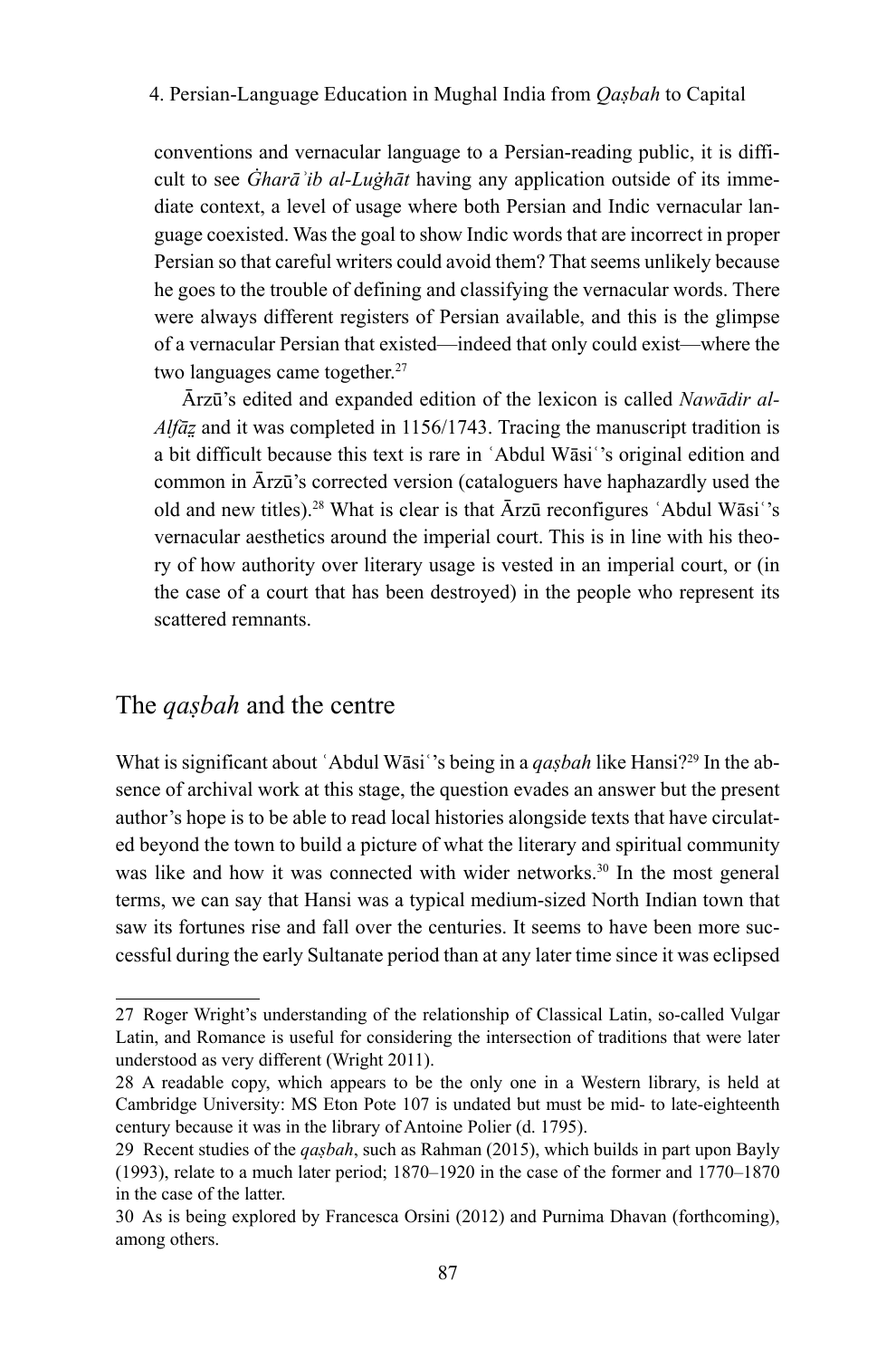by Hisar when that town (some 25 km to the east) became the administrative centre of the area in 1356.31 It was in sharp decline during the eighteenth century when Nādir Shāh and the Sikhs overran it. Well after 'Abdul Wāsi''s time, its fortunes turned again when the English adventurer George Thomas established his headquarters there in 1797 and, although briefly held by the Marathas, it remained an important centre for the British Indian military. The British took direct control of the region in 1818. There appears to have been a long Chishti presence in Hansi, but scattered references in recent memory to the thirteenth-century saint Bābā Farīd having spent several years there cannot as yet be textually substantiated.

A contrast could be drawn between ʿAbdul Wāsiʿ and Ārzū since Ārzū too came from a provincial town, but Ārzū, unlike ʿAbdul Wāsiʿ, built a courtly career for himself. Ārzū grew up in Gwalior (which was in Agra's orbit just as Hansi was in Delhi's), completing his early education under his father Shaiḳh Ḥusām al-Dīn (known by his poetic pen name Ḥusāmī), learning the *Gulistān*, *Bostān*, and *Pandnāmah*, and memorizing one or two hundred couplets of the modern poets. He studied Arabic until age fourteen. He completed his schooling and poetic training in Agra, and eventually came to Delhi.32 Ārzū was proud of his home town, which was known both for its devotional poetry in '*hindī*' and for the Shattārī Sufi saint Muhammad Ġhaus̄ (d. 1653), who was Ārzū's ancestor through his maternal line. It would be useful to map how similar people were pulled from the provinces to the centre. Were Ārzū's spiritual ancestry and the fact that his father was a *mansabdār* (salaried imperial officer) advantages that 'Abdul Wāsi' lacked? Or perhaps Ārzū's poetic ambition, which apparently began at age fourteen, was what drew him to Agra and then Delhi.

Apart from the question of how and why people could move between towns and cities, textual circulation and the movement of ideas and aesthetic norms needs to be considered. Ārzū engaged with at least two of ʿAbdul Wāsiʿ's works, after all, including completely transforming *Ġharāʾib al-Luġhāt*. Another question to be raised, but that can only be answered indirectly here, relates to the development of the vernacular as a medium for poetry: was it a movement that came from the provinces to the centre or from the centre to the provinces, or was it created in dialogue between the two? What we know about ʿAbdul Wāsiʿ's own interest in the vernacular comes solely from his dictionary. There is seemingly nothing in the text that suggests that his relationship with languages other than Persian was different from that of people in Delhi. What is clear, however, is that Ārzū has no qualms about attacking ʿAbdul Wāsiʿ for usage he considers ineloquent on the basis of its being unknown or contrary to the usage at the centre. For example, ʿAbdul Wāsiʿ gives *chanīl* as a headword and Ārzū sputters, 'no one knows where

<sup>31</sup> Burton-Page (2012).

<sup>32</sup> As detailed in Dudney (2013), pp. 31–38.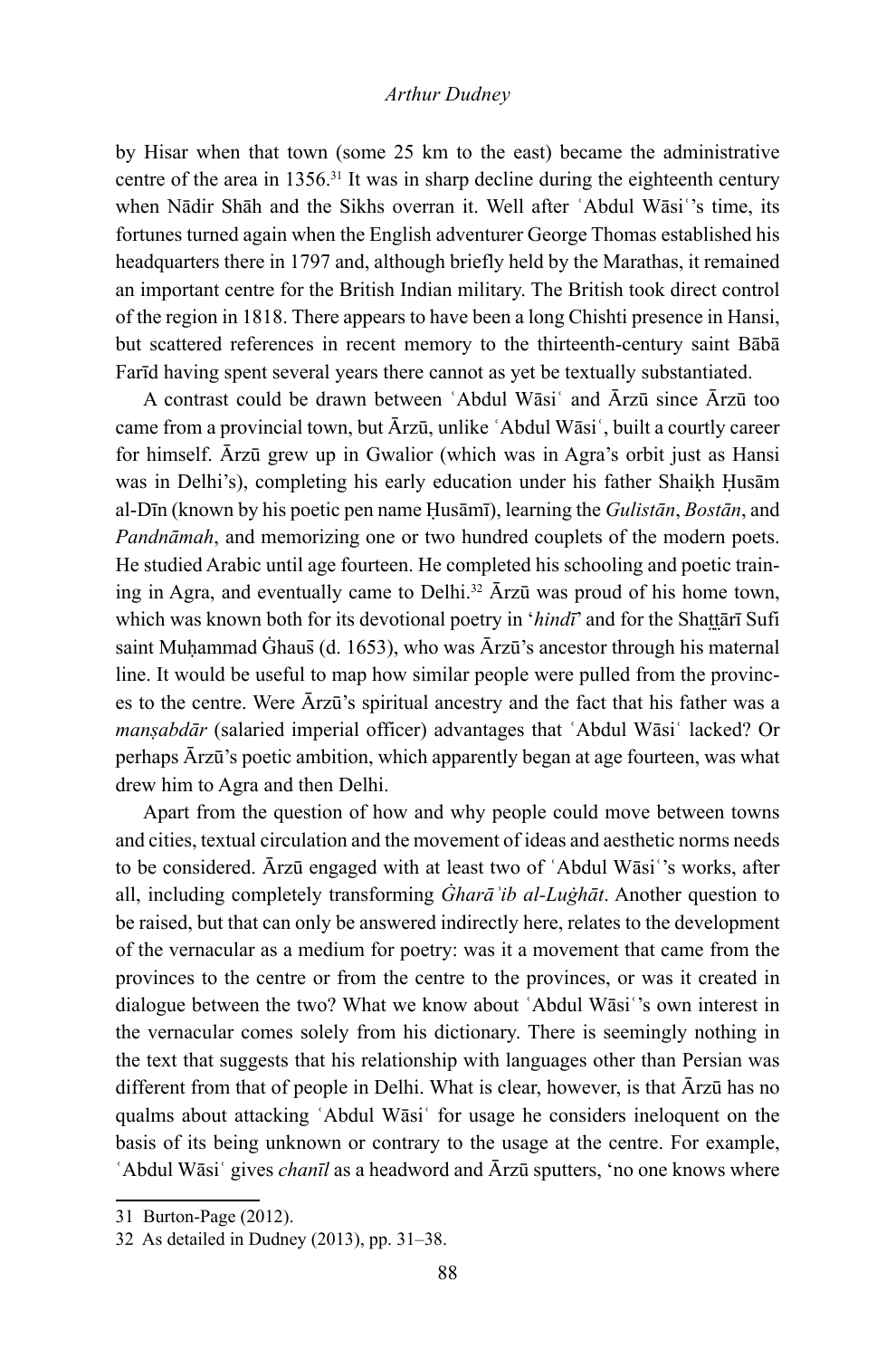this word comes from! We who are among the people of India and who are in the Royal Court have never heard [it]!'33 Often, Ārzū cites himself as a source. For example, in the entry on *ćhatrī* he writes, 'I have not heard' (*na-shinīdah-am*) the word used in a particular meaning. There are a number of entries in which Ārzū directly criticizes ʿAbdul Wāsiʿ for local usage.34 One particularly withering example appears for *gupćup*. Ārzū writes:

But what is known as *gupćup* to the eloquent has the meaning of a delicate sweet, eating which one is struck dumb; in the meaning given [by ʿAbdul Wāsi'], it is perhaps the usage of the compiler's homeland (*watan*).<sup>35</sup>

The usages appearing in standard texts, such as Persian dictionaries, and the knowledge of people in the court, including Ārzū himself, necessarily trump the definitions offered by ʿAbdul Wāsiʿ. This can be fruitfully connected to the discussion of *faṣāḥat* (linguistic purity) in Ārzū's other works, namely that members of the courtly elite refine a language by pruning local usages. The refined language, although originally the language of a place, becomes a translocal literary standard through this process in which the local is reclassified as the universal. Delhi usage, even in an as-yet-unstandardized vernacular, is by definition superior to the usage of Hansi in Ārzū's opinion.

Clearly the attitude of one courtly intellectual towards an intellectual from the *qaṣbah* is contempt. Ārzū is one of the most exacting scholars that premodern Persian literary culture produced, and it is unsurprising that he found ʿAbdul Wāsiʿ's haphazard method insufficient, but we are left to wonder how 'Abdul Wāsi''s books came to Ārzū's notice in the first place and what else we might learn if we knew the answer to that question. Furthermore, it is worth asking whether there is a larger pattern that can be found in other intellectuals' biographies of patronage for educators being available in humble towns where patronage for poets was not. This article necessarily leaves the reader with more questions than answers, but hopefully a deeper engagement with sources that relate to Persian-language educators can eventually paint a clearer picture of Persian in the *qaṣbah* and how someone might move from the *qaṣbah* to a courtly city.

<sup>33</sup> *malʿūm nīst kih luġhat-i kujā ast; mā mardum kih az ahl-i hind-īm wa dar urdū-yi muʿallá mī bāshīm na-shinīdah-īm* (Ārzū (1951), p. 214).

<sup>34</sup> The editor Sayyidʿ Abdullah gives references for several such entries (ibid., p. ix).

<sup>35</sup> *lekin ānćah gupćup mashhūr-i fuṣaḥā-st bah maʿnī shīrīnī ast nāzuk kih ba-ḳhwurdan-i ān āwāz dahan bar nayāyad, bah maʿnī kih āwardah shāyad mustaʿmal-i wat̤an-i muṣannif bāshad* (ibid., p. 363).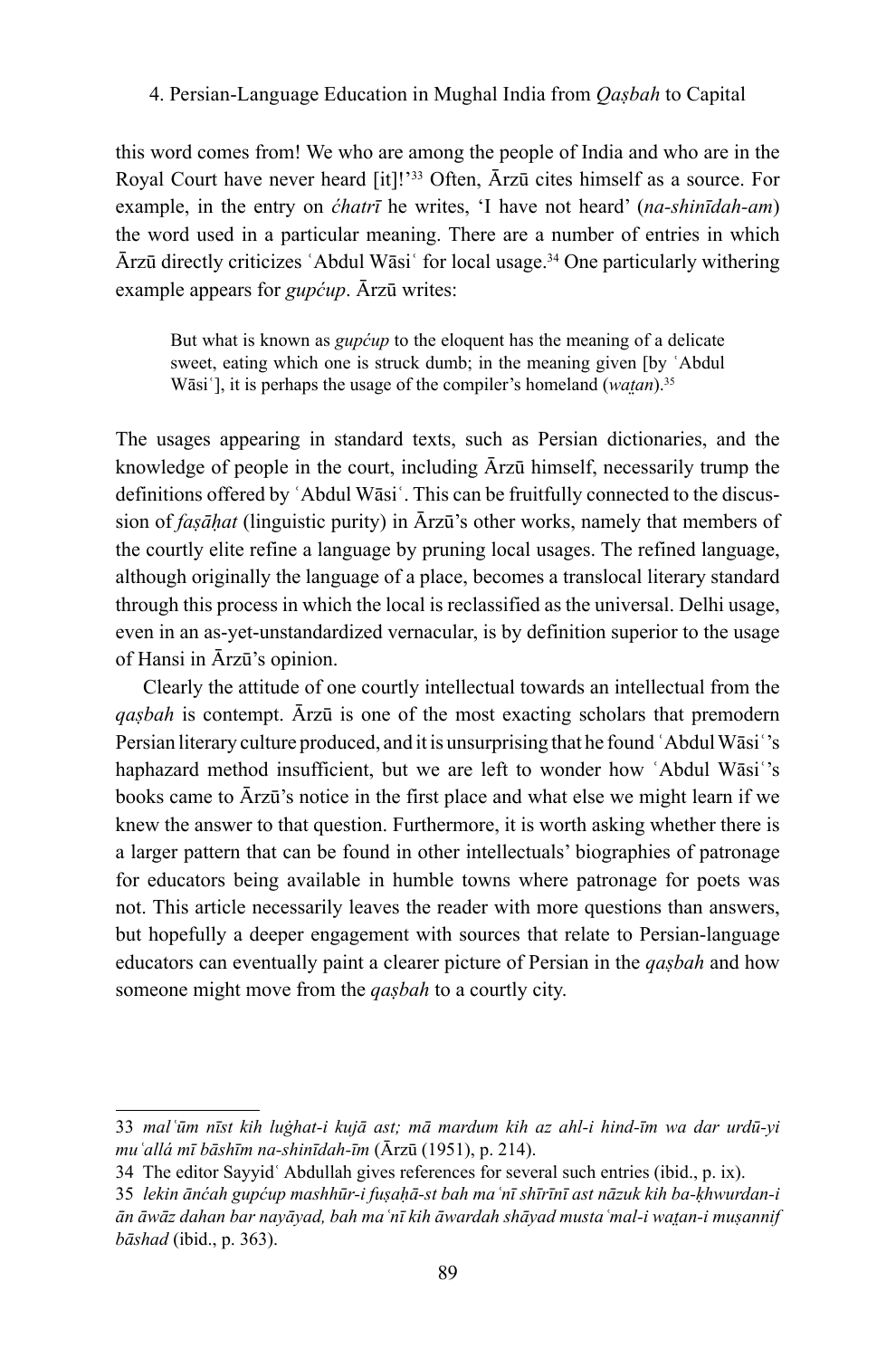## References

- ʿAbdullah, Sayyid. 1965. *Mabāḥis̄*. Lahore: Majlis-e Taraqqi-ye Urdu.
- Adam, William. 1941. *Reports on the State of Education in Bengal (1835 and 1838)*. Ed. Anathnath Basu. Calcutta: University of Calcutta.
- Ahmed, Asad Q., and Margaret Larkin. 2013. 'The *Ḥāshiya* and Islamic Intellectual History,' *Oriens*, 41 (3–4): 213–216.
- Alam, Muzaffar, and Sanjay Subrahmanyam. 2004. 'The Making of a Munshi,' *Comparative Studies of South Asia, Africa, and the Middle East*, 24 (2): 61–72.
- Ārzū, Sirāj al-Dīn ʿAlī Ḳhān (ed. S. 'Abdullah). 1951. *Nawādir al-alfāz̤*. Karachi: Anjuman-e Taraqqi-ye Urdu.
- ——— (ed. R. Khatoon). 1991. *Muthmir*. Karachi: Institute of Central and West Asian Studies, University of Karachi.
- Baevskii, Solomon I. (trans. N. Killian). 2007. *Early Persian Lexicography: Farhangs of the Eleventh to the Fifteenth Centuries*. Rev. and upd. John R. Perry. Folkestone: Global Oriental.
- Bayly, Christopher A. 1993 [1983]. *Rulers, Townsmen and Bazaars: North Indian Society in the Age of British Expansion, 1770-1870* [expanded Indian edition]. Delhi: Oxford University Press.
	- ——— 1996. *Empire and Information: Intelligence Gathering and Social Communication in India, 1780–1870*. Cambridge: Cambridge University Press.
- Burton-Page, John. 2012. 'Hānsī,' in P. Bearman, Th. Bianquis, C.E. Bosworth, E. van Donzel, and W.P. Heinrichs (eds), *Encyclopaedia of Islam*, *Second Edition*. <[http://referenceworks.brillonline.com/entries/encyclopaedia-of](http://referenceworks.brillonline.com/entries/encyclopaedia-of-
islam-2/*-COM_0265)[islam-2/\\*-COM\\_0265>](http://referenceworks.brillonline.com/entries/encyclopaedia-of-
islam-2/*-COM_0265). (Accessed 30 July 2018).
- Busch, Allison. 2010. 'Hidden in Plain View: Brajbhasha Poets at the Mughal Court,' *Modern Asian Studies*, 44 (2): 267–309.
- ——— 2014. 'Poetry in Motion: Literary Circulation in Mughal India,' in T. De Bruijn and A. Busch (eds), *Culture and Circulation in Early Modern India*, pp. 186–221. Leiden: Brill.
- Chatterji, Suniti Kumar. 1963. *Languages and Literatures of Modern India*. Calcutta: Bengal Publishers.
- Dhavan, Purnima. Forthcoming. 'Persian Scholarly Networks in Mughal Punjab,' in N. Green (ed.), *Frontiers of Persian*. Toronto: University of Toronto Press.
- Dudney, Arthur. 2010. 'The Wonders of Words, or the Role of Khan-i Ārzū's *Navādir al-alfāz̤* in the Development of Urdu,' in S. Hegde (ed.), *An Informal Festschrift in Honor of Shamsur Rahman Faruqi*. <[http://www.colum](ttp://www.columbia.edu/itc/mealac/pritchett/00urduhindilinks/srffest) [bia.edu/itc/mealac/pritchett/00urduhindilinks/srffest](ttp://www.columbia.edu/itc/mealac/pritchett/00urduhindilinks/srffest)>.